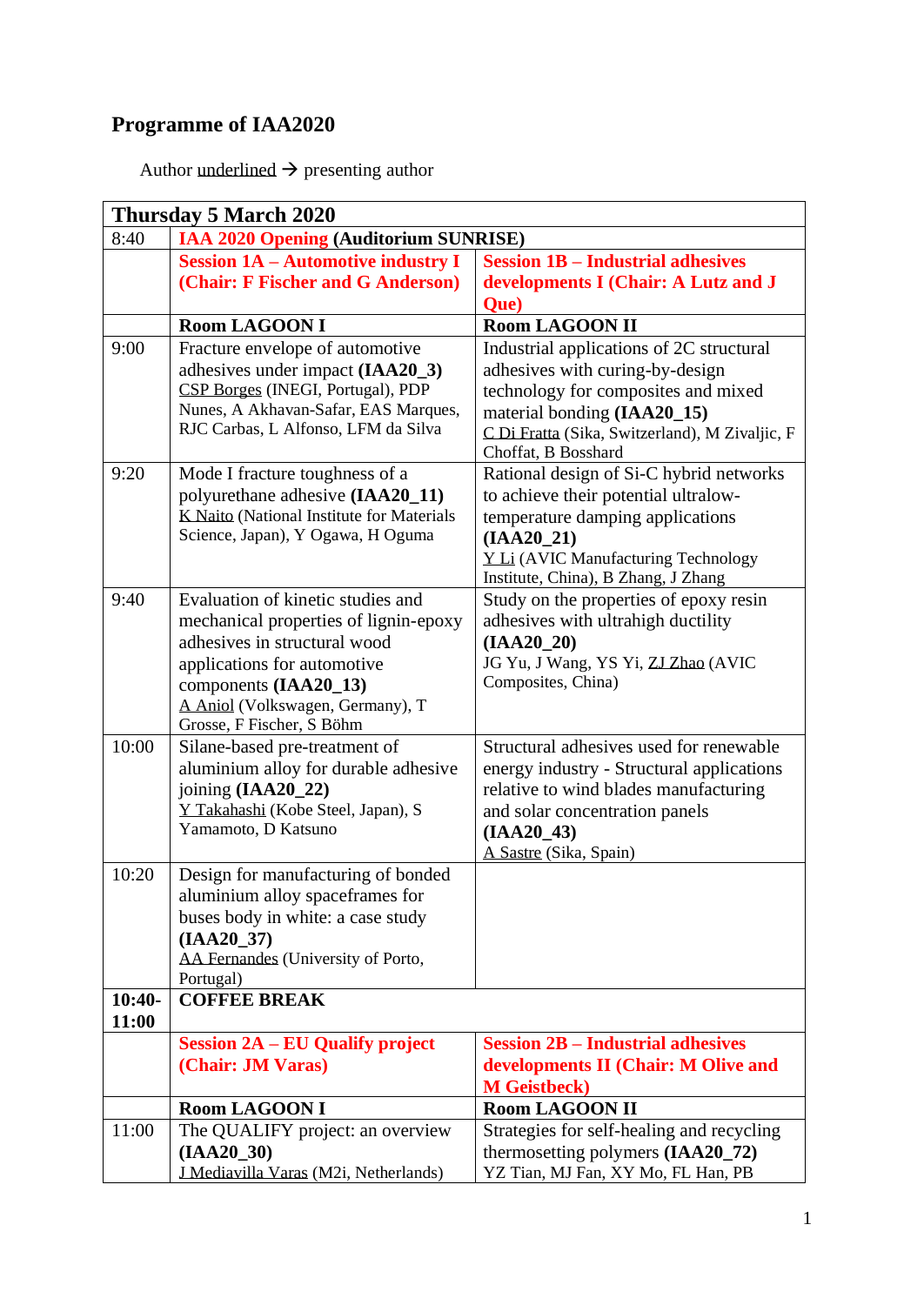|          |                                                                       | Zhang, LJ Shen, JY Zhang, J Cheng (Beijing<br>University of Chemical Technology, China) |
|----------|-----------------------------------------------------------------------|-----------------------------------------------------------------------------------------|
| 11:20    | The QUALIFY project: A                                                | Bonding strategy for inert and difficult-                                               |
|          | shipbuilder's view to adhesive                                        | to-stick surfaces (IAA20_73)                                                            |
|          | bonding $(IAA20_28)$                                                  | WP Duan, JH Ma, K Li, WY Li, J Cheng, IY                                                |
|          | CPRJ Verhaeghe (Damen Schelde Naval                                   | Zhang (Beijing University of Chemical                                                   |
|          | Shipbuilding, Netherlands), A Ruitenberg                              | Technology, China)                                                                      |
| 11:40    | The QUALIFY project: FE                                               | Design principles for structural bonding                                                |
|          | simulations of adhesively bonded                                      | with hyperelastic adhesives (IAA20_65)                                                  |
|          | structures for shipbuilding industry                                  | PL Rosendahl (TU Darmstadt, Germany), M                                                 |
|          | $(IAA20_29)$                                                          | Drass, M Kraus, P Weißgraeber                                                           |
|          | A Krairi (M2i, Netherlands), J Mediavilla                             |                                                                                         |
|          | Varas                                                                 |                                                                                         |
| 12:00    | The QUALIFY project: Damage<br>characterization of a full-scale       | Debonding on demand of structural                                                       |
|          |                                                                       | assemblies: Context and example of<br>industrial projects (IAA20_61)                    |
|          | steel/composite adhesive joint for<br>naval application (IAA20_31)    | M Olive (Rescoll, France), T Bergara                                                    |
|          | PR Jaiswal (Ghent University, Belgium),                               |                                                                                         |
|          | R Iyer Kumar, M Saeedifar, MN Saleh, J                                |                                                                                         |
|          | Windels, W De Waele                                                   |                                                                                         |
| 12:20    | The QUALIFY Project: Using                                            | Debonding of adhesive joints by means                                                   |
|          | infrared thermography and block                                       | of microwave and induction heating                                                      |
|          | loading schemes to evaluate the                                       | processes $(IAA20_57)$                                                                  |
|          | fatigue damage mechanisms and                                         | R Ciardiello, F Litterio, G Belingardi, V                                               |
|          | accumulation in hybrid adhesive                                       | Brunella (University of Torino, Italy)                                                  |
|          | joints (IAA20_32)                                                     |                                                                                         |
|          | R Iyer Kumar (Ghent University,                                       |                                                                                         |
| 12:40    | Belgium), PR Jaiswal, W De Waele<br>The QUALIFY project: Towards safe |                                                                                         |
|          | hybrid joints qualifications                                          |                                                                                         |
|          | $(IAA20_27)$                                                          |                                                                                         |
|          | L Mouton (Bureau Veritas Marine &                                     |                                                                                         |
|          | Offshore, France), S Paboeuf, L Starink                               |                                                                                         |
| $13:00-$ | <b>LUNCH BREAK</b>                                                    |                                                                                         |
| 14:00    |                                                                       |                                                                                         |
|          | <b>Session 3A – Aeronautic industry</b>                               | <b>Session 3B – Studies applicable to</b>                                               |
|          | (Chair: N Carrere and J Kosmann)                                      | various industries I (Chair: F Aran-Ais                                                 |
|          |                                                                       | and S-B Jung)                                                                           |
| 14:00    | <b>Room LAGOON I</b><br>Current challenges for adhesive               | <b>Room LAGOON II</b><br>Interface solicitation of a bonded joint by                    |
|          | bonding processes in space                                            | thick adherend shear testing (IAA20_53)                                                 |
|          | applications (IAA20_69)                                               | C Perderiset (MINES ParisTech, France), F                                               |
|          | P Janik (European Space Agency,                                       | Georgi, JL Bouvard, P Montmitonnet, A                                                   |
|          | Netherlands.), M Olive, M Holynska, S                                 | Grunenwald, F Rasselet                                                                  |
|          | Rodrigez, R Rampini                                                   |                                                                                         |
| 14:20    | Mechanoluminescent study of local                                     | Development of an elasto-plastic                                                        |
|          | destruction mode on aircraft CFRP-                                    | meshless technique to analyse bonded                                                    |
|          | epoxy adhesive sheet assembly                                         | structures (IAA20_67)                                                                   |
|          | $(IAA20_23)$                                                          | IJ Sánchez-Arce (INEGI, Portugal), LDC                                                  |
|          | N Terasaki (AIST, Japan), K Takagi                                    | Ramalho, RDSG Campilho, J Belinha                                                       |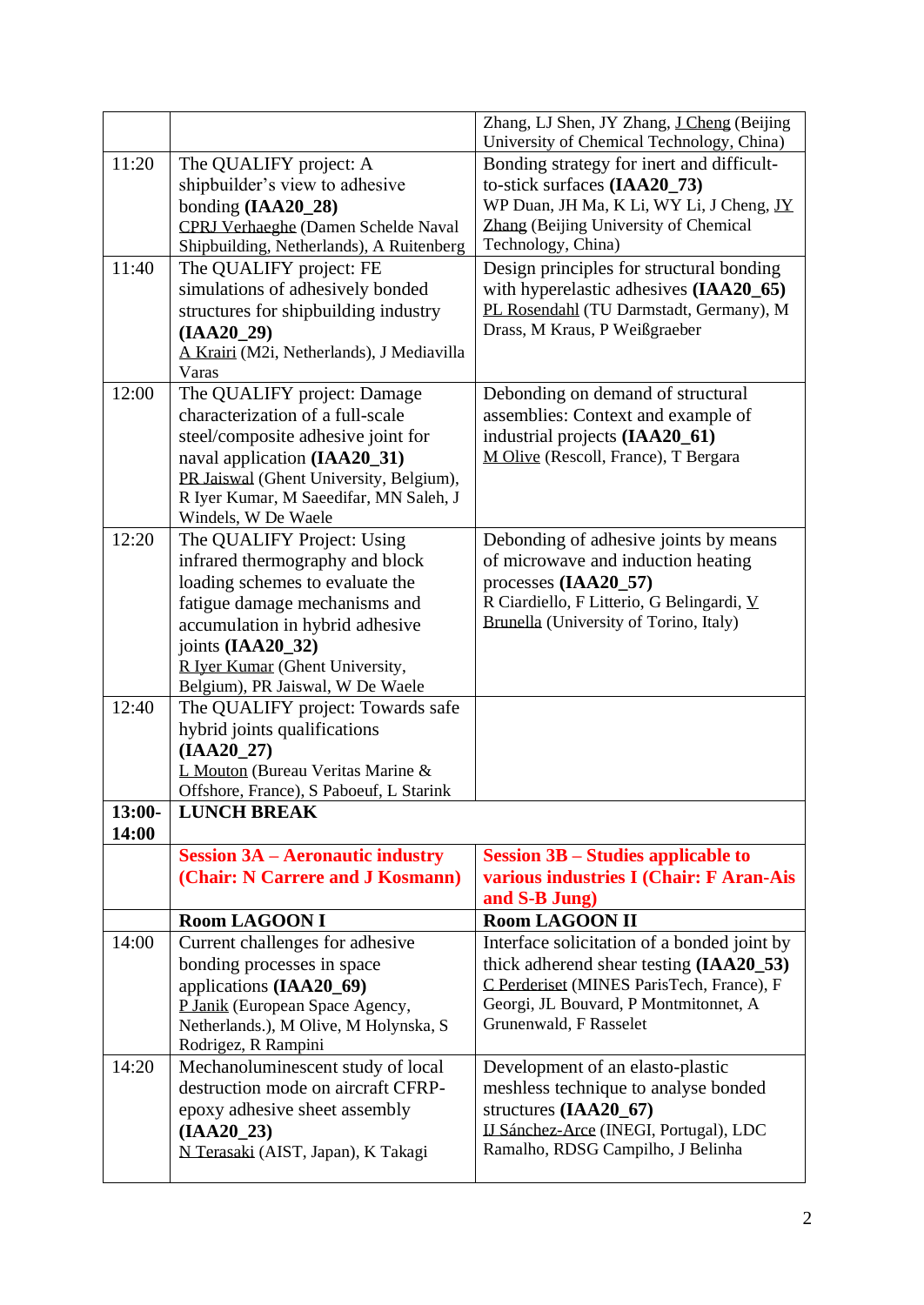| 14:40             | Towards the local measurement of the   | Joint strength improvement using                  |
|-------------------|----------------------------------------|---------------------------------------------------|
|                   | adhesion performance of structural     | toughened transverse composite                    |
|                   | bonding by laser shock (IAA20_24)      | adherends (IAA20_7)                               |
|                   | N Cuvillier (Safran Tech, France), M   | RJC Carbas (INEGI, Portugal), MAMS                |
|                   | Ducousso, MS Bertrand, T Bergara, L    | Pereira, EAS Marques, LFM da Silva                |
|                   | Videau, L Berthe                       |                                                   |
| 15:00             | Surface pre-treatment for painting and | Mechanical characterization of graded             |
|                   | bonding in the aerospace industry      | single lap joints using magnetised cork           |
|                   | $(IAA20_33)$                           | microparticles (IAA20_5)                          |
|                   | S Kreling (Airbus Operations GmbH,     | CI da Silva (INEGI, Portugal), AQ Barbosa,        |
|                   | Germany), B Langer                     | JB Marques, RJC Carbas, EAS Marques, J            |
|                   |                                        | Abenojar, LFM da Silva                            |
| 15:20             | Surface toughening - An industrial     | Bonding of components manufactured by             |
|                   | approach to increase the robustness of | selective laser melting (IAA20_70)                |
|                   | pure adhesive joints with film         | C Koch, M Kahlmeyer, J Richter, M                 |
|                   | adhesives (IAA20_46)                   | Vollmer, S. Böhm (University of Kassel,           |
|                   | <b>MJ Schollerer</b> (German Aerospace | Germany), T Niendorf                              |
|                   | Center, Germany), J Kosmann, D         |                                                   |
|                   | Holzhüter, C Bello-Larroche, C Hühne   |                                                   |
| 15:40             | Thick adherend shear test specimen -   | Thermal deformation of adhesively                 |
|                   | A comparison of DIC and                | bonded joints of different materials              |
|                   | extensometer measurement techniques    | combined with mechanical fasteners                |
|                   | $(IAA20_47)$                           | $(IAA20_75)$                                      |
|                   | J Kosmann (German Aerospace Center,    | N Okada, Y Sekiguchi, C Sato (Tokyo               |
|                   | Germany), O Völkerink, MJ Schollerer,  | Institute of Technology, Japan)                   |
|                   | D Holzhüter, C Hühne                   |                                                   |
|                   |                                        |                                                   |
| $16:00-$<br>16:20 | <b>COFFEE BREAK</b>                    |                                                   |
|                   | <b>Session 4A – Surface treatments</b> | <b>Session 4B - Automotive industry II</b>        |
|                   | (Chair: E Dragoni and EJC Kellar)      | (Chair: C Sato and K Kamiyama)                    |
|                   | <b>Room LAGOON I</b>                   | <b>Room LAGOON II</b>                             |
| 16:20             | Individualized laser beam pre-         | Dynamic failure of crash adhesives in an          |
|                   | treatment process for adhesive         | industrial context (IAA20_41)                     |
|                   | bonding of a polyamide 6 injection     | B Bourel, <b>FLauro</b> (University Polytechnique |
|                   | molded fiber-reinforced plastic        | Hauts de France, France), G Haugou, N             |
|                   | component under the boundary           | Leconte                                           |
|                   | conditions of automotive industry      |                                                   |
|                   | $(IAA20_39)$                           |                                                   |
|                   | J Weiland (RWTH Aachen University,     |                                                   |
|                   | Germany), H Dittmar, D Liedtke, A      |                                                   |
|                   | Birkenstock, B Marx, A Schiebahn, P    |                                                   |
|                   | Jaeschke, L Overmeyer, U Reisgen       |                                                   |
| 16:40             | Effect of surface treatments on        | Techniques for the mechanical                     |
|                   | adhesive bonding of polyamide and      | characterization and numerical modelling          |
|                   | carbon-fiber reinforced thermoplastic  | of the bonded automotive structures               |
|                   | (CFRTP) (IAA20_48)                     | under impact loads (IAA20_8)                      |
|                   | S Horiuchi (AIST, Japan), H Akiyama, N | EAS Marques (INEGI, Portugal), PDP                |
|                   | Terasaki, M Itabashi                   | Nunes, A Akhavan, CSP Borges, RJC                 |
|                   |                                        | Carbas, LFM da Silva                              |
| 17:00             | Ageing effects and influencing factors | Investigation of environment-friendly,            |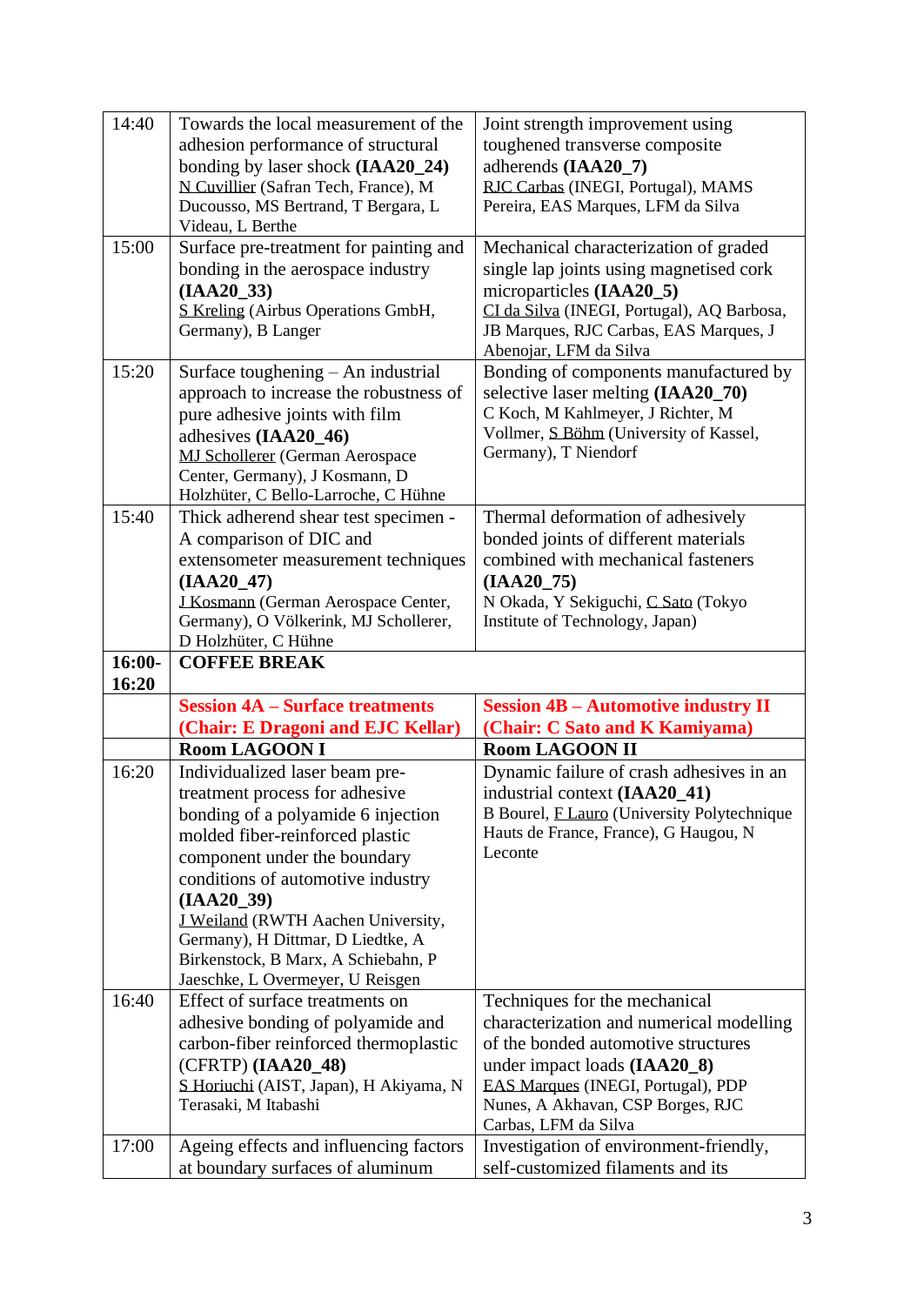|          | adherents in small scale (IAA20_71)                                         |                                           | interlayer adhesion for Additive                          |
|----------|-----------------------------------------------------------------------------|-------------------------------------------|-----------------------------------------------------------|
|          | S Golob (WIWeB, Germany), J                                                 |                                           | Manufacturing (IAA20 40)                                  |
|          | Holtmannspötter, A Lion, M Johlitz, M<br>Frauenhofer                        |                                           | A Richter (Volkswagen Group Innovation,                   |
|          |                                                                             |                                           | Germany), F Fischer, H Meyer, K Dilger                    |
| 17:20    | Study of adhesion performance of                                            |                                           | Adhesives for increasing the bonding                      |
|          | double-layer adhesives (IAA20_14)                                           |                                           | strength of in situ manufactured metal-                   |
|          | X Yang (University of Science and<br>Technology of China, China), T Wang, Y |                                           | composite joints (IAA20_66)                               |
|          | Zhao                                                                        | Fischer, M Gude                           | R Thomas (Volkswagen, Germany), F                         |
| 17:40    | Research progress in numerical                                              |                                           | Thermoplastic composite - metal                           |
|          | simulation of laser treatment of                                            |                                           | adhesive joining: Static and dynamic                      |
|          | adhesive surface of composite                                               |                                           | behaviours (IAA20_58)                                     |
|          | $(IAA20_19)$                                                                |                                           | R Menini (NRC, Canada), S                                 |
|          | HK Xiong (Tongji University, China),                                        |                                           | Noormohammed, A Gariépy, D Trudel-                        |
|          | GQ Yuan                                                                     | Boucher, N Legros                         |                                                           |
| 18:00    | Laser cleaning and surface                                                  |                                           |                                                           |
|          | preparation in automotive and                                               |                                           |                                                           |
|          | aeronautics applications – the                                              |                                           |                                                           |
|          | sustainable way to prepare metal                                            |                                           |                                                           |
|          | surfaces for adhesive bonding                                               |                                           |                                                           |
|          | $(IAA20_74)$                                                                |                                           |                                                           |
|          | E Büchter (cleanLASER, Germany)                                             |                                           |                                                           |
| 19:00    | <b>Poster session and RECEPTION</b>                                         |                                           |                                                           |
|          | <b>Studies applicable to various industries</b>                             |                                           |                                                           |
| Poster 1 | Effect of residual strains on static strength of                            |                                           | A Akhavan-Safar (INEGI,                                   |
|          | dissimilar single lap adhesive joints: an                                   |                                           | Portugal), S Safaei, M                                    |
|          | industrial point of view (IAA20_1)                                          |                                           | Moazzami, MR Ayatollahi,<br>LFM da Silva                  |
| Poster 2 |                                                                             | Effect of ageing and contamination on the |                                                           |
|          | interfacial strength of adhesive joints: An                                 |                                           | A Akhavan-Safar, EAS                                      |
|          | overview (IAA20_4)                                                          |                                           | Marques, RJC Carbas, P                                    |
|          |                                                                             |                                           | Weissgraeber, C Ueffing, LFM                              |
|          |                                                                             |                                           | da Silva                                                  |
| Poster 3 | Study of the influence of microparticles of                                 |                                           | CI da Silva (INEGI, Portugal),                            |
|          | cork on the fracture type in single lap joints                              |                                           | AQ Barbosa, RJC Carbas, EAS<br>Marques, A Akhavan-Safar,  |
|          | $(IAA20_12)$                                                                |                                           | LFM da Silva                                              |
| Poster 4 | Shear characterization of structural adhesives                              |                                           | RJC Carbas (INEGI, Portugal),                             |
|          | under different torsional load rates (IAA20_6)                              |                                           | EAS Marques, LFM da Silva                                 |
| Poster 5 | Determination of the mode I and mode II                                     |                                           | <b>EAS Marques (INEGI,</b>                                |
|          | fracture toughness of structural adhesives                                  |                                           | Portugal), PDP Nunes, A                                   |
|          | loaded at constant strain rates (IAA20_9)                                   |                                           | Akhavan, RJC Carbas, LFM da                               |
|          |                                                                             |                                           | Silva                                                     |
| Poster 6 | Tensile fatigue life prediction of adhesively                               |                                           | A Akhavan-Safar (INEGI,                                   |
|          | bonded structures based on CZM technique                                    |                                           | Portugal), J Monteiro, R Carbas,                          |
|          | combined with a modified degradation                                        |                                           | E Marques, R Goyal, M El-zein,<br>LFM da Silva            |
|          | approach (IAA20_18)                                                         |                                           |                                                           |
| Poster 7 | Material and adhesive effect in adhesively-                                 |                                           | RFN Brito, RDSG Campilho,<br>RDF Moreira, IJ Sánchez-Arce |
|          | bonded composite step joints (IAA20_68)                                     |                                           | (INEGI, Portugal)                                         |
| Poster 8 | Functionally graded adhesive joints under                                   |                                           | MQ dos Reis, RJC Carbas                                   |
|          |                                                                             |                                           |                                                           |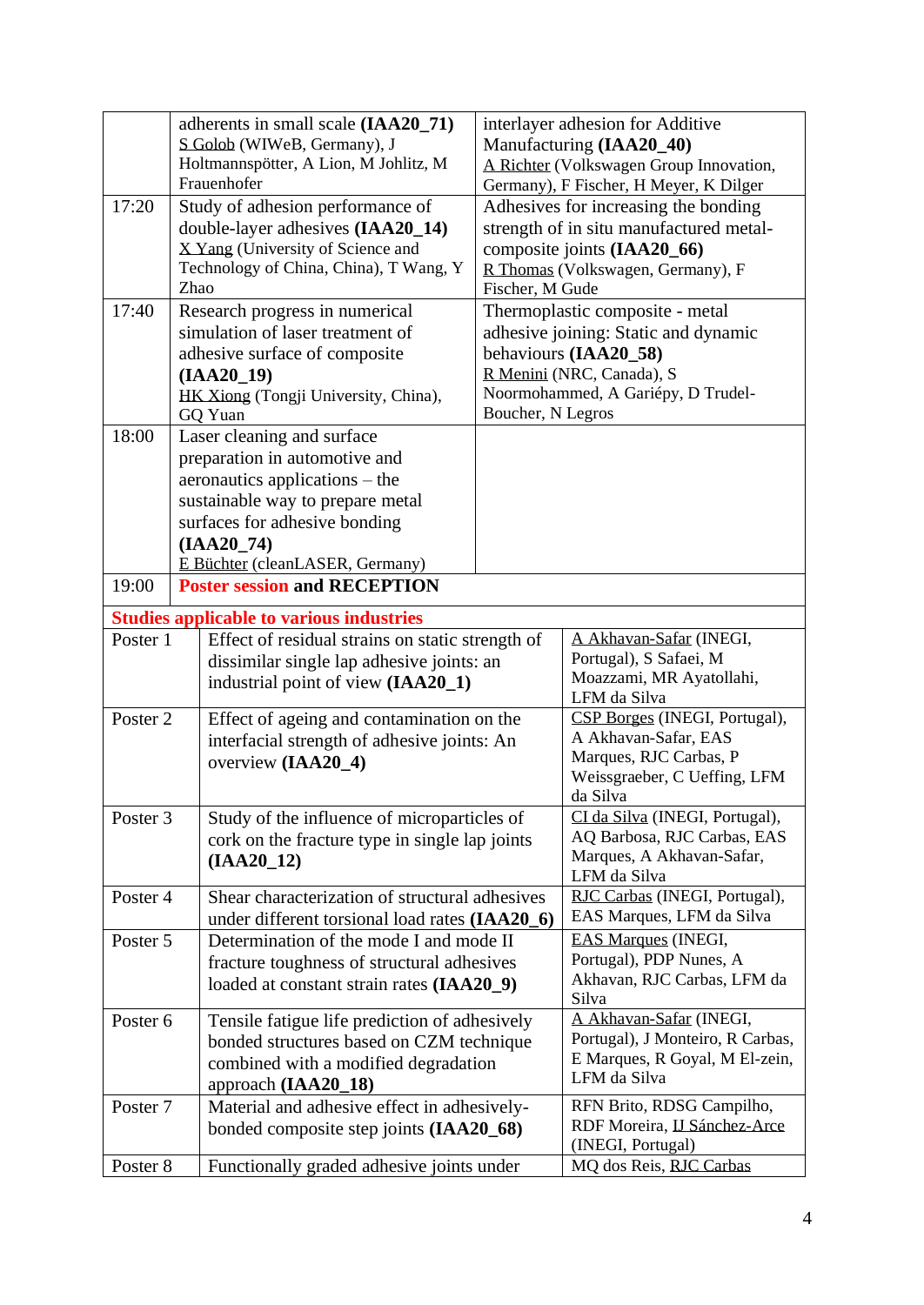|                           | impact loads (IAA20_76)                                                                                                                            | (INEGI, Portugal), EAS<br>Marques, LFM da Silva                                      |
|---------------------------|----------------------------------------------------------------------------------------------------------------------------------------------------|--------------------------------------------------------------------------------------|
| Poster 9                  | Numerical modelling of functionally graded<br>adherends (IAA20_77)                                                                                 | MQ dos Reis, RJC Carbas, EAS<br>Marques (INEGI, Portugal),<br>LFM da Silva           |
| <b>Rail</b>               |                                                                                                                                                    |                                                                                      |
| Poster 10                 | A new cohesive element to model<br>environmental degradation of adhesive joints<br>in the rail industry $(IAA20_10)$                               | G Viana, RJC Carbas (INEGI,<br>Portugal), M Costa, MD Banea,<br>LFM da Silva         |
| <b>Civil construction</b> |                                                                                                                                                    |                                                                                      |
| Poster 11                 | Investigation of relation between bond failure<br>energy and bond strength of adhesive joints<br>with steel and composite substrates<br>(IAA20 38) | B Nečasová (Brno University of<br>Technology, Czech Republic), P<br>Liška, J Šlanhof |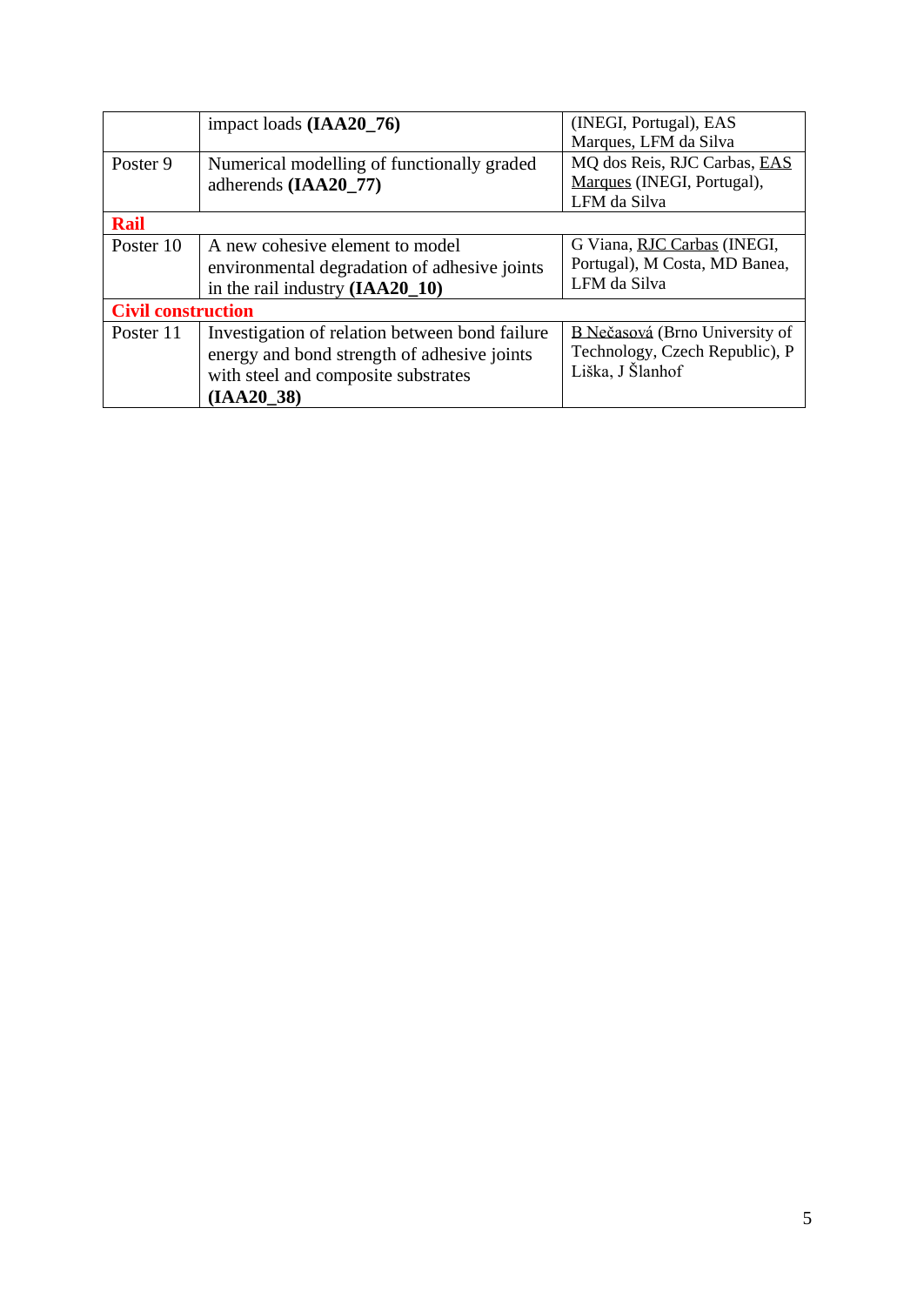| <b>Friday 6 March 2020</b> |                                                                                                                                                      |  |
|----------------------------|------------------------------------------------------------------------------------------------------------------------------------------------------|--|
|                            | Session 5 – Studies applicable to various industries II (Chair: K Dilger and S                                                                       |  |
|                            | Böhm)                                                                                                                                                |  |
|                            | <b>Auditorium SUNRISE</b>                                                                                                                            |  |
| 8:40                       | Aging condition determination of bonded joints by terahertz spectroscopy                                                                             |  |
|                            | $(IAA20_17)$                                                                                                                                         |  |
|                            | A Winkel, J Taiber, M Kahlmeyer, E-M Stübling, S Sommer, M Koch, S Böhm (University                                                                  |  |
| 9:00                       | of Kassel, Germany)                                                                                                                                  |  |
|                            | Automated removal of CFRP layers for the repair by adhesive bonding (IAA20_36)<br>L Brieskorn (Fraunhofer IFAM, Germany), W Hintze                   |  |
| 9:20                       | Effect of adhesive thickness on fatigue properties for single lap bonded joint with                                                                  |  |
|                            | different types of acrylic adhesives (IAA20_45)                                                                                                      |  |
|                            | Y Ogawa (National Institute for Materials Science, Japan), H Oguma, K Naito                                                                          |  |
| 9:40                       | Is it best to use the Single Lap Joint or the Thick Adherend Shear Test for adhesive                                                                 |  |
|                            | shear properties? (IAA20_63)                                                                                                                         |  |
|                            | RD Adams (University of Oxford, UK)                                                                                                                  |  |
| 10:00                      | How to pretreat CFRP adherends in different scales for structural adhesive bonding                                                                   |  |
|                            | $(IAA20_55)$                                                                                                                                         |  |
| 10:20                      | J Holtmannspötter (WIWeB, Germany), F Zimmer, E Arikan, H-J Gudladt<br>Verification of a crack growth mechanism on SGA adhesive joints with detailed |  |
|                            | observation and acoustic emission measurement (IAA20_16)                                                                                             |  |
|                            | K Kamiyama (Mitsubishi Electric Corporation, Japan), M Mikuni, T Matsumoto, S                                                                        |  |
|                            | Matsuda, H Kishi                                                                                                                                     |  |
| $10:40-$                   | <b>COFFEE BREAK</b>                                                                                                                                  |  |
| 11:00                      |                                                                                                                                                      |  |
|                            | <b>Session 6 – Marine industry (Chair: H Fricke and RD Adams)</b>                                                                                    |  |
|                            | <b>Auditorium SUNRISE</b>                                                                                                                            |  |
| 11:00                      | Adhesively bonded fastener for the shipbuilding industry (IAA20_34)                                                                                  |  |
|                            | H Kordy (Fraunhofer IFAM, Germany), H Fricke                                                                                                         |  |
| 11:20                      | Adhesively bonding under water (IAA20_35)                                                                                                            |  |
|                            | A Knape (Fraunhofer IFAM, Germany), S Myslicki, M Adam, T Vallée, H Fricke                                                                           |  |
| 11:40                      | Durability of syntacitic foam materials for deep ocean in unusual environment                                                                        |  |
|                            | $(IAA20_42)$<br>B Liao (Chinese Academy of Sciences, China), K Yan, Z An, S Pan, J Zhang                                                             |  |
| 12:00                      | Subsequent bonding of brackets to coated surfaces (IAA20_44)                                                                                         |  |
|                            | L Fröck (Fraunhofer IGP, Germany), T Marquardt                                                                                                       |  |
| 12:20                      | Development of pipe repairs with bonded plate in metallic pipes to low risk services                                                                 |  |
|                            | $(IAA20_54)$                                                                                                                                         |  |
|                            | EM Sampaio, RH da Silva, RM Carneiro (State University of Rio de Janeiro, Brazil) Neto,                                                              |  |
|                            | NR Rohem, VA Perrut                                                                                                                                  |  |
| 12:40                      | Rate effect in the fracture toughness of glass fiber reinforced polyurethane                                                                         |  |
|                            | $(IAA20_64)$                                                                                                                                         |  |
|                            | <b>JML Reis (Universidade Federal Fluminense, Brazil), JJM Machado, EAS Marques, RJC</b>                                                             |  |
|                            | Carbas, LFM da Silva                                                                                                                                 |  |
| $13:00-$                   | <b>LUNCH BREAK</b>                                                                                                                                   |  |
| 14:00                      |                                                                                                                                                      |  |
|                            |                                                                                                                                                      |  |
|                            |                                                                                                                                                      |  |
|                            |                                                                                                                                                      |  |